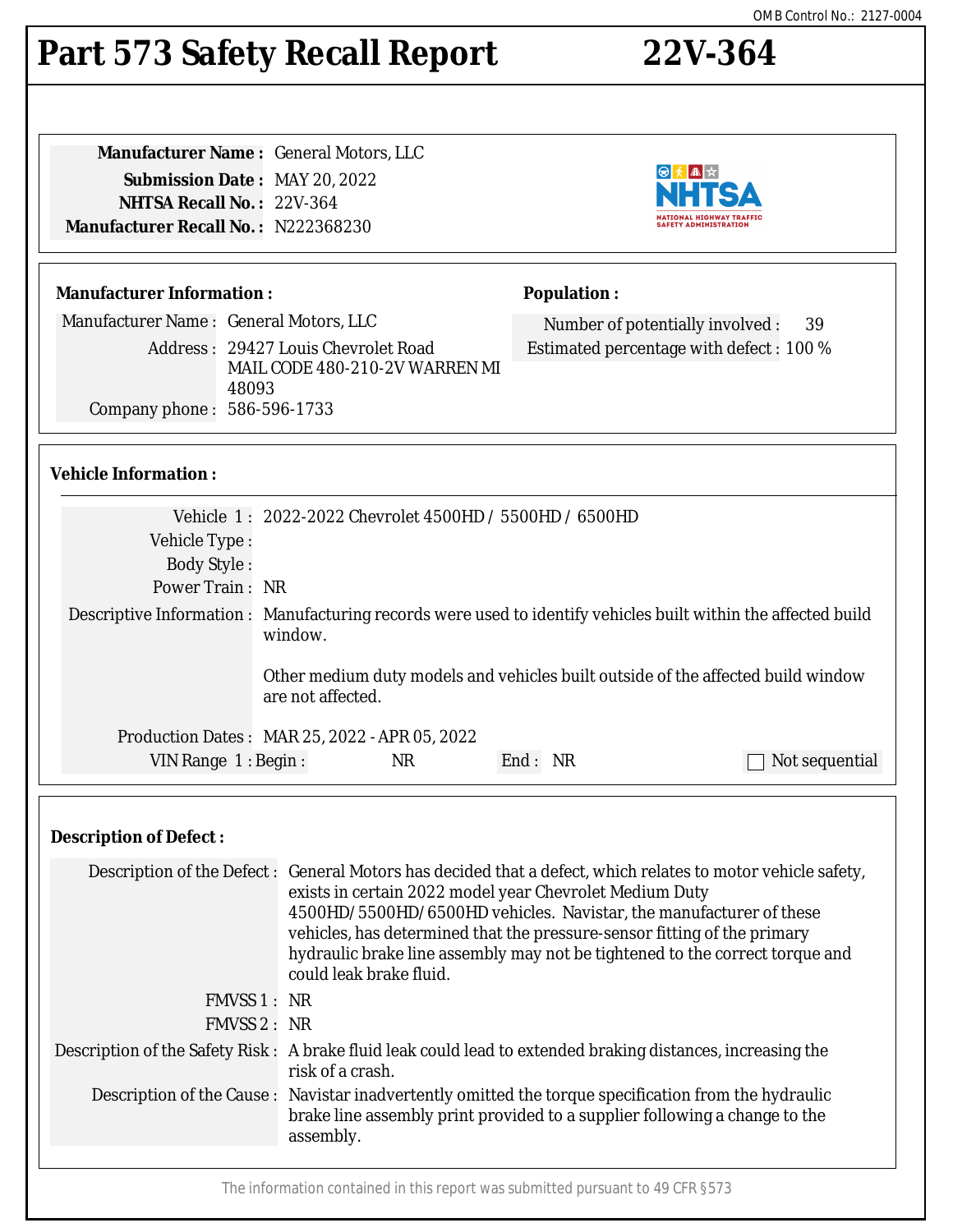## **Part 573 Safety Recall Report 22V-364** Page 2

Identification of Any Warning If brake fluid is lost, drivers may experience soft or low brake pedal feel and a that can Occur : brake warning light may illuminate. Brake fluid may be present on the ground or in the engine compartment.

#### **Involved Components :**

Component Name 1 : TUBE, PRIMARY, ASSY W/PRESSURE SW Component Description : Brake Tube Assembly with Pressure Switch Component Part Number : 4312257C91

#### **Supplier Identification :**

#### **Component Manufacturer**

Name : Navistrar, Inc. Address : 2701 Navistar Dr. Lisle Illinois 60532 Country : United States

#### **Chronology :**

On April 7, 2022, Navistar informed GM that several vehicles experienced soft brake pedal feel or extended stopping distance during assembly end-of-line testing, and that the brake pressure switch on these vehicles was not torqued to specification. GM opened a product investigation into this issue on April 12, 2022.

On May 10, 2022, Navistar informed GM that Navistar intended to file a safety recall for this condition. On May 19, 2022, GM's Safety and Field Action Decision Authority (SFADA) decided to conduct a safety recall on the GM-badged vehicles produced in the same suspect production period as the recalled Navistar vehicles. GM is not aware of any relevant field reports or crashes attributable to this condition.

#### **Description of Remedy :**

| Description of Remedy Program : Dealers will tighten the brake pressure switch to specification, bleed the |  |
|------------------------------------------------------------------------------------------------------------|--|
| brake system, and top-off the brake fluid.                                                                 |  |
| Pursuant to 49 C.F.R. § 573.13(d)(1), all covered vehicles are under                                       |  |
| warranty, so reimbursement is not offered.                                                                 |  |